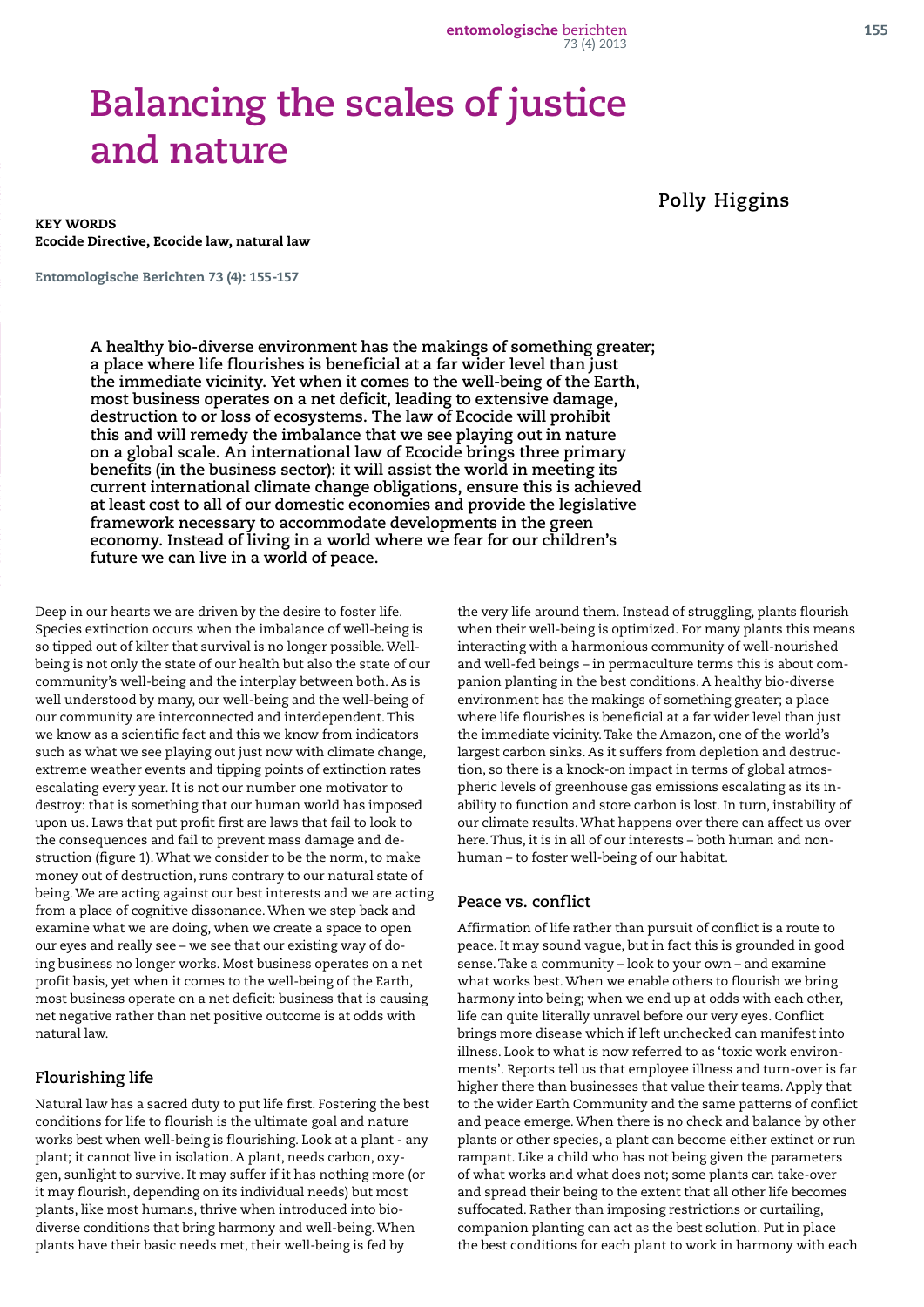other and nature will takes it course and find the optimum level for each plant to thrive. The question is; why do we not use the same principles in human life?

## **Finding solutions**

Within every problem lies a solution. The challenge is to find it. It's like a game, only we are challenged to work out the ground rules first. If our starting point is simply to foster life, we set out on a route that will lead us to peace. However, if we start from the premise that we are here to dominate and control, we will in turn restrict life itself and whilst our personal gain may be assured in the short-term, in the long-term the damage and destruction has far longer implications. Look to most successful businesses today; the majority are based on a system that no longer works – one that is based on short-term and limited gain. The easiest way to make money fast is to amass as much property as possible and sell the product as fast as possible. Whilst a few people stand to gain much, many stand to lose out and it is a game where only a few succeed. There is another game that can be played; a game based on nature's own way of doing business. Nature – when in a state of harmony – does not rule by domination. When nature is in balance, many species thrive and flourish. Nature does not own, nature gives her life to the benefit of the wider community. Take for example a forest; the trees provide food and shelter for many other species. Even in death a tree continues to give so much, eventually returning to the soil as a valuable form of nutrient replenishment.



1. Making money out of damage and destruction results, among others, in ecocide.

1. Geld verdienen door beschadigen en vernietigen resulteert onder andere in ecocide.

# **IMAGINE IT'S 2020....**

ALL NATIONS HAVE AGREED TO PROHIBIT ECOCIDE ALL IT TOOK WAS FOR THE PEOPLE OF THE WORLD AND ONE WISH TO MAKE IT COME TRUE.



2. A law of Ecocide will change our future. 2. Een wet die Ecocide verbiedt zou onze toekomst veranderen.